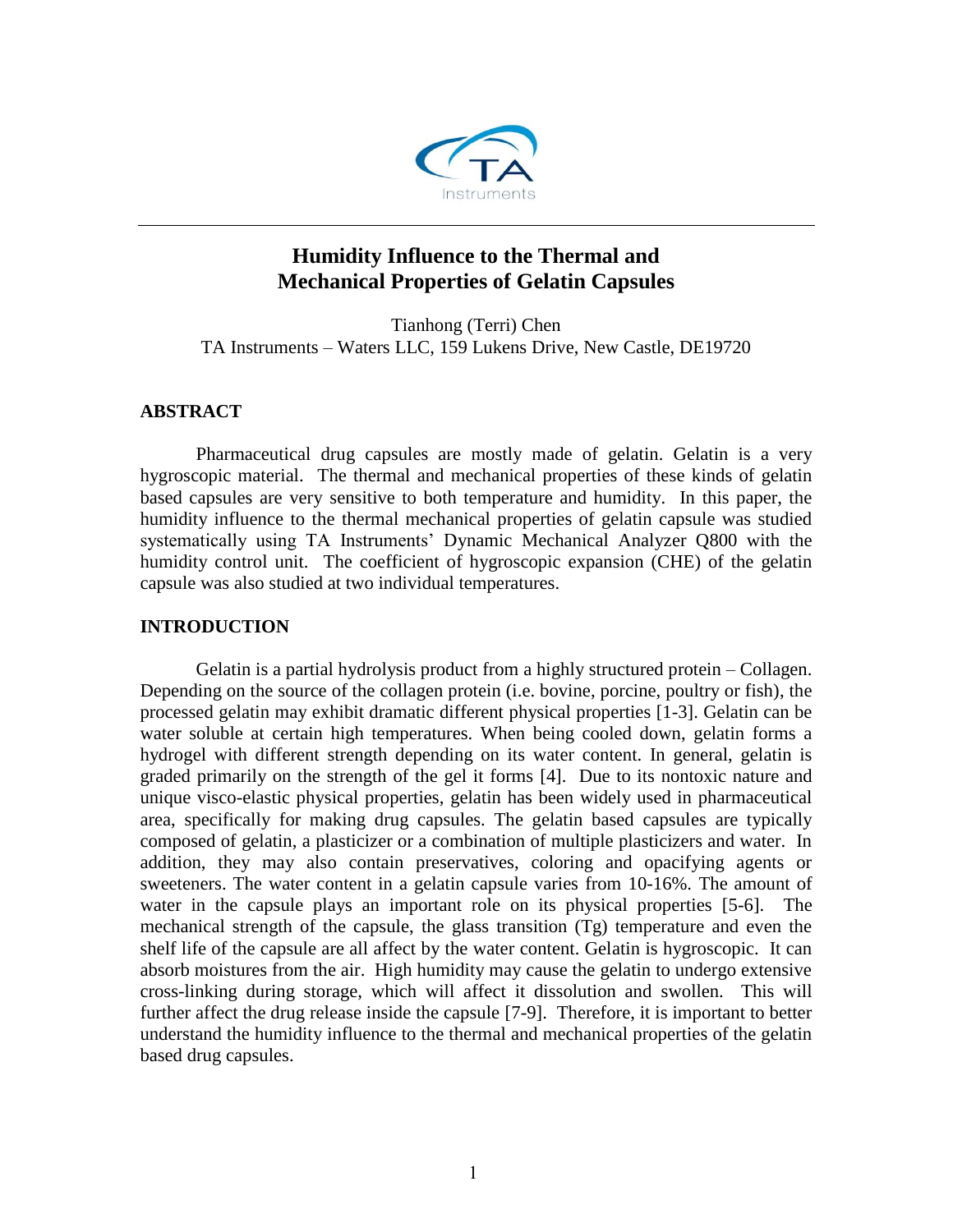The thermal properties of gelatin capsule have been studies using varieties of different techniques. DSC and modulus DSC have been used to determine performance related microstructural features such as the glass transition temperature (Tg), the melting temperature (Tm) and the melting enthalpy (Hm) [10-12]. Tg, Tm and Hm are important parameters for monitoring process and storage induced structural changes and have been successfully applied to the design and optimization of the gelatin capsule formulation. However, there are limited researches on studying the humidity influence to the thermal and mechanical properties of the capsules. TA Instruments DMA Q800 with the humidity test chamber (shown in figure 1) is a powerful instrument which allow of analyzing the thermal and mechanical properties of gelatin capsule and other materials under both temperature and humidity control. It is equipped with varieties of clamp fixtures, which allows samples to be measured with different dimensions. The humidity control chamber is good for the temperature over the range of 5-120°C and the humidity over the range 5% to 95% RH. This is ideal for analyzing the property changes of gelatin capsule over its applications conditions. The objective of this study is to investigate the thermal and mechanical properties of gelatin capsule including glass transition (Tg), moduli (E' and E"), and its coefficient of hygroscopic expansion (CHE).



Figure 1: The TA Instruments Q800 Dynamic Mechanical Analyzer with the humidity control accessory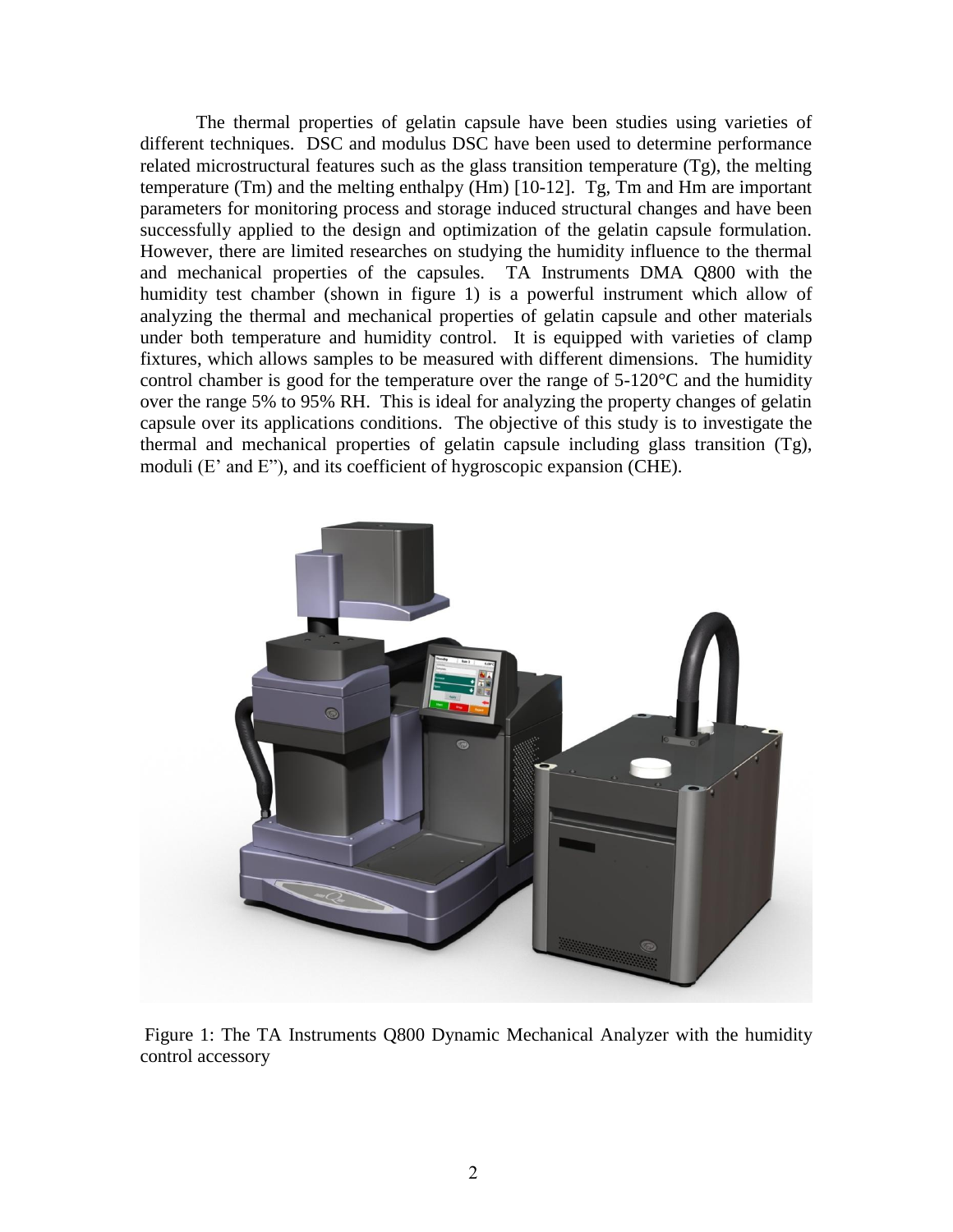#### **EXPERIMENTAL**

The gelatin capsule (size 000) is obtained from Torpac Inc. Based on the manufacturing report, this capsule is composed of gelatin (85% - 86%); de-ionized water  $(13\% - 14\%)$ ; methyl paraben ( 0.75%); propyl paraben  $(0.14\%)$ ; and sodium lauryl sulphate (0.14%). The capsule is cut into strips with a dimension of about 8-10mm long and 1-2 mm wide. The thickness of the capsule is reported to be 0.1mm.

A TA instruments dynamic mechanical analyzer Q800 with the humidity control chamber was used for all of the property tests. The sample specimen was loaded to the Q800 film tension clamp fixture (shown in figure 2). Based on the common application and storage conditions, the gelatin capsule samples were studied with the following methods.



Figure 2 Sample Chamber of the DMA-RH Accessory

1. Hold temperature constant, ramp the humidity

The gelatin specimen was loaded at ambient condition. Then it was equilibrated in the chamber to the initial measurement temperature (i.e.  $25^{\circ}$ C;  $37^{\circ}$ C;  $50^{\circ}$ C respectively). After equilibration, held the temperature constant and ramped the relatively humidity from 0% to 90% at a rate of 2%/min. Held humidity at 90% for additional 15 minutes. A dynamic oscillatory test was conducted during the test at a frequency of 1 Hz and strain amplitude within the linear viscoelastic region of the material. The sample moduli (E' and E") and tan delta parameters were recorded.

## 2. Hold humidity constant, ramp temperature

The gelatin specimen was loaded at ambient condition. Then it was equilibrated in the chamber to the initial measurement temperature (20°C) and the initial relative humidity (i.e. 5%; 50%; 60% and 80% respectively). After the equilibration, held the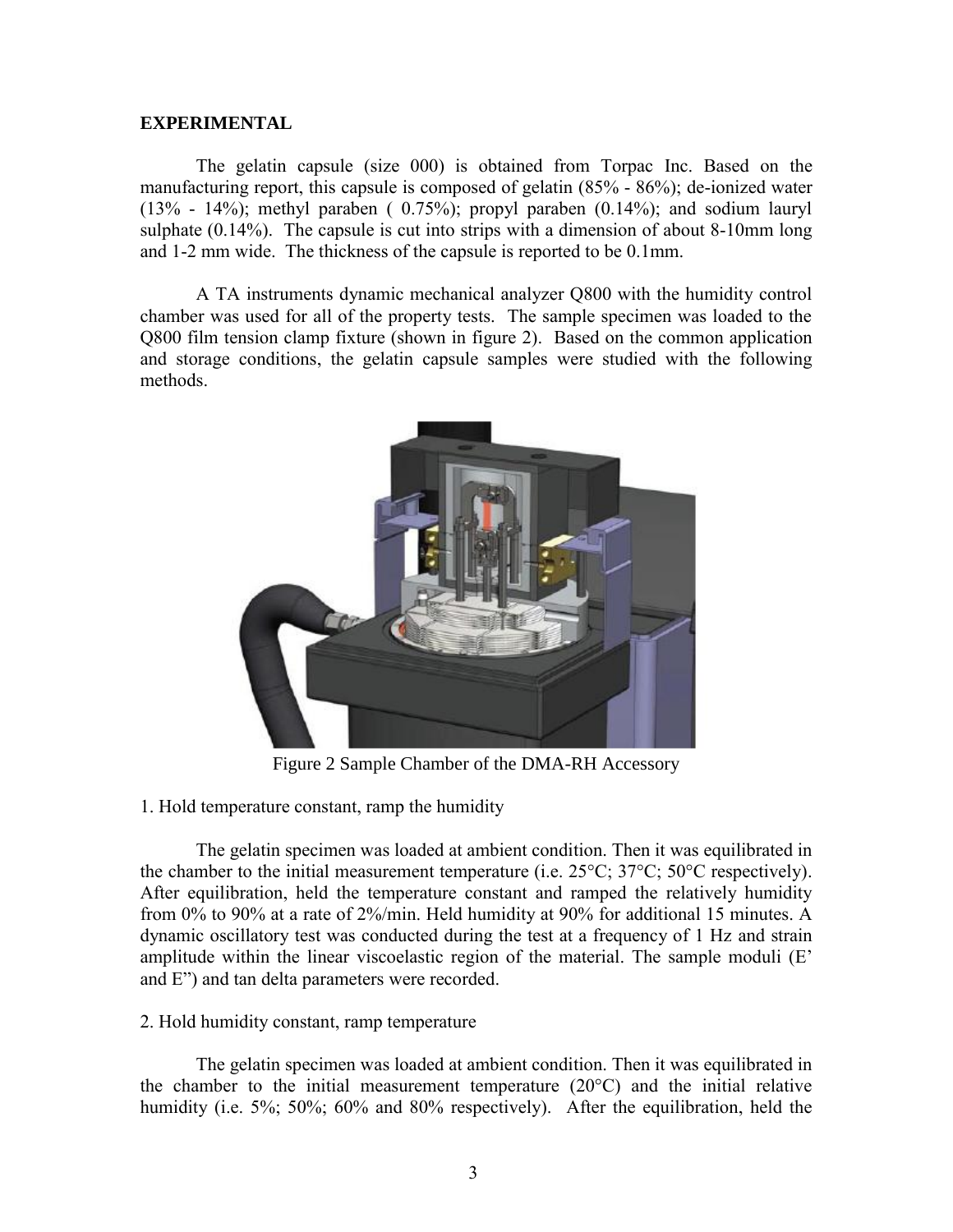humidity constant and ramped the temperature from  $20^{\circ}$ C to  $100^{\circ}$ C at a rate of 0.5°C/min. A dynamic oscillatory test was conducted at 1 Hz of frequency to monitor sample modulus change.

3. Step the humidity to measure the Coefficient of Hygroscopic Expansion (CHE)

The gelatin specimen was loaded at ambient condition. A static load of 0.01N was applied to the specimen. Then it was equilibrated in the chamber to the initial measurement temperature (i.e. 25°C; 37°C and 50°C respectively). The initial sample length was recorded at the end of the equilibration. After the equilibration, the relative humidity was increased with 10%RH per step from 10%RH up to 90% RH. The sample was equilibrated at each humidity step for 2 hours until the sample displacement did not show any further change. The sample displacement at each humidity step was recorded for the calculation of sample CHE.

## **RESULTS AND DISCUSSIONS**

#### **1. Humidity influence to the glass transition of the gelatin capsule**

Glass transition is associated with the polymer chain movements. It is an important parameter for evaluating material's storage and operation conditions. Below the glass transition, the material shows high stiffness and modulus. After the transition, the storage modulus drops about one to several decades and the material goes into a rubbery state. In general, the glass transition of a material is very sensitive to temperature. If the material is hygroscopic, its glass transition will also be sensitive to the relative humidity of the environment.

Figure 3 shows the humidity ramp test results of gelatin capsule at  $25^{\circ}$ C;  $37^{\circ}$ C and 50°C. The storage modulus of the sample was about the same at 4500MPa under low humidity below its glass transition. Based on the loss modulus curve, two transitions were observed during the humidity ramp. The first transition showed at humidity of 51% - 55% was weak and broad. This transition was not very temperature sensitive. At 25°C, this transition peak showed at 51%RH. And at 50°C, it showed at 55%RH. The second transition showed at humidity from 78% up to 90%. This is the glass transition of the gelatin capsule. It is obvious from the test results that this transition is sensitive with the measurement temperature. The higher the temperature, the transitions showed at lower humidity level. In addition, the storage modulus of the sample underwent significant decrease during this transition. These results provide important information about the glass transitions of gelatin based capsule at storage temperatures.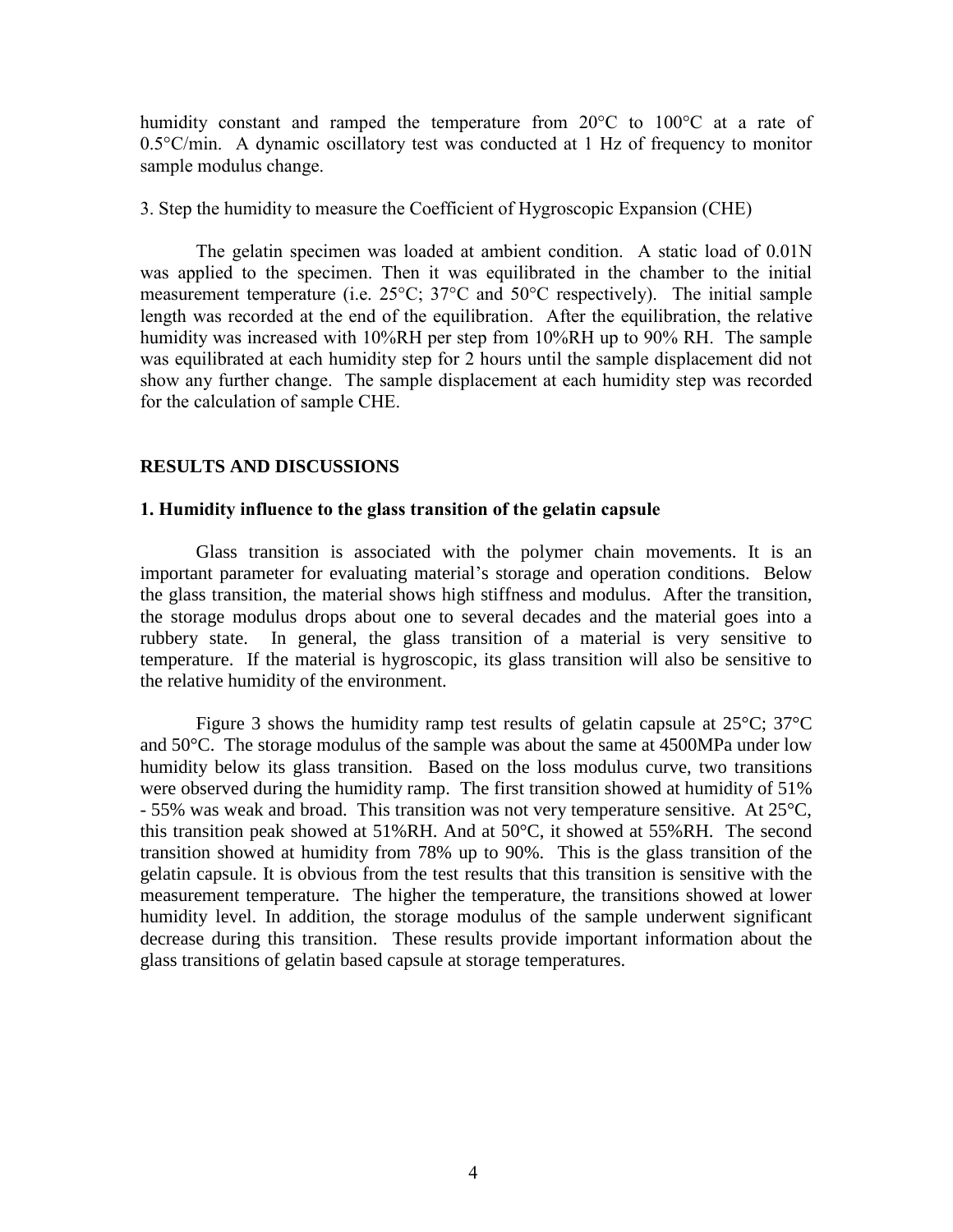

Figure 3 The mechanical properties and glass transition of gelatin capsule measured at a constant temperature with a 2%/min ramp in humidity

#### **2. Humidity influence to the mechanical strength of the gelatin capsule**

As reported by the manufacturer, the water content of the gelatin capsule is about 13%. However, since gelatin is hygroscopic, it has the capability to absorb additional water from the environment. The additional amount of water can significantly lower the glass transition temperature and the modulus of the capsule. Figure 4 shows the temperature ramp test results of gelatin capsule at different relative humidity. When being stored at relatively dried condition (e.g. RH=5%), gelatin capsule can remain stable over a broad temperature range. As the humidity of the environment increased up to 50%, the storage modulus of the capsule starts to decrease at temperature higher than 40 $^{\circ}$ C. At 60% humidity, the storage modulus of the capsule at 20 $^{\circ}$ C is only 50% compared with its dried condition. And it keeps dropping as temperature increases. At temperature higher than 35-40°C, the modulus of the capsule has dropped more than one decade and cannot be used as usual. These experimental results indicate that storage humidity condition is important for the mechanical properties and shelf life of the gelatin capsules.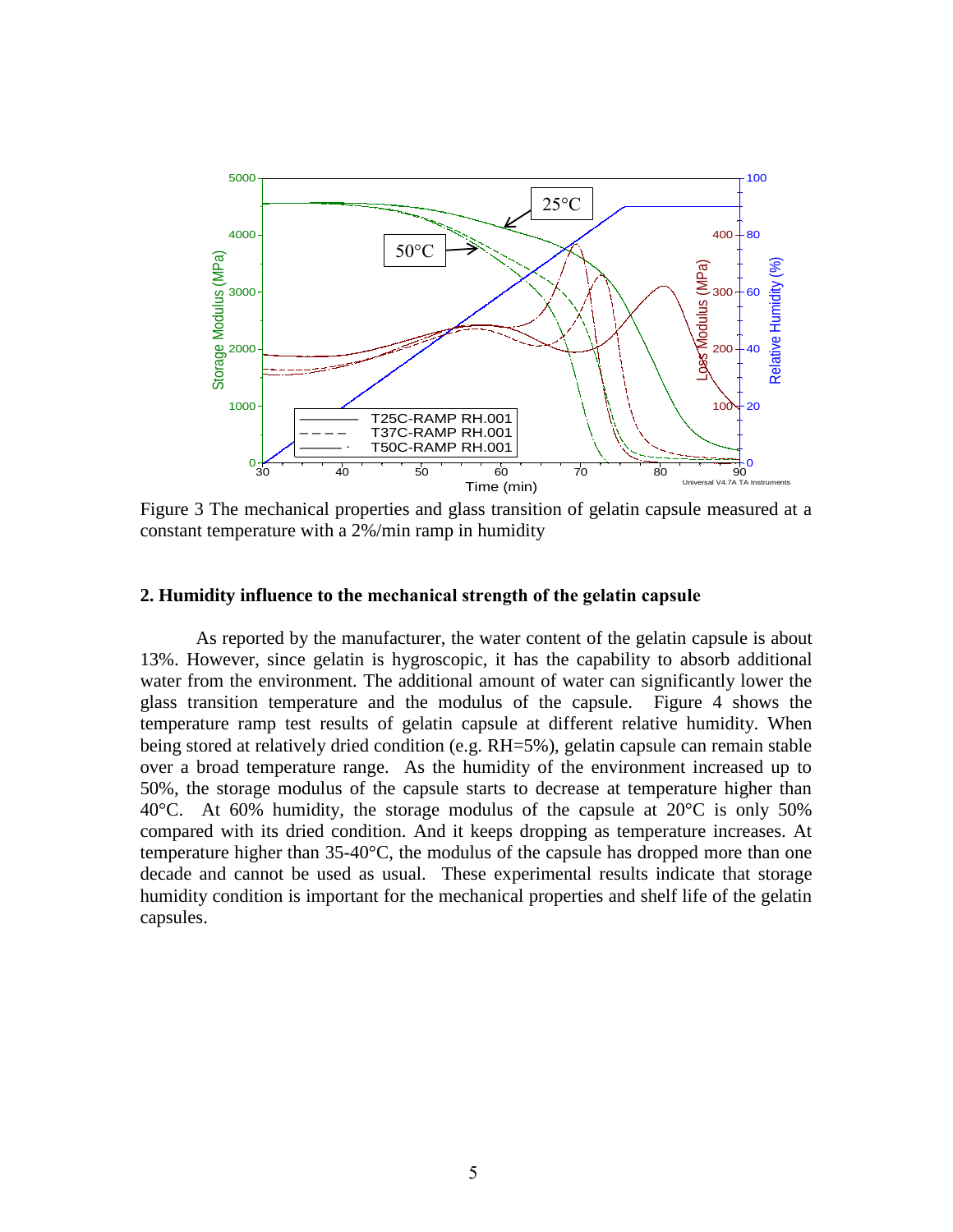

Figure 4 The storage modulus change as a function of temperature and humidity

#### **3. The CHE of the gelatin capsule**

The coefficient of thermal expansion (CTE) of a material is commonly measured using a TMA instrument. This CTE evaluates the dimension change of a material as a function of temperature change. However, for a hygroscopic material, its dimension is also sensitive to the environment humidity change. Therefore, understanding the coefficient of hygroscopic expansion (CHE) is also important for evaluating the physical properties of a hygroscopic material.

Figure 5 shows the dimension measurement results of gelatin capsule at 37°C and different humidity level. Humidity equilibration is time consuming. The results from figure 5 show that for a gelatin capsule with thickness of 0.1mm, it takes at least 2 hours for the sample to reach equilibration at each humidity step. The sample length was measured accurately at the end of each humidity step. The coefficient of hygroscopic expansion (CHE) is obtained by taking the slop of sample displacement vs. relative humidity. Figure 6 shows the CHE of gelatin capsule measured at 2 different temperatures.

As can be seen from the humidity step test results in figure 5, at 37°C and 80% relative humidity, gelatin capsules undergo a significant shrinkage in dimensions. This indicates that at  $37^{\circ}$ C, the gelatin capsule is unstable being stored at humidity greater than 80%.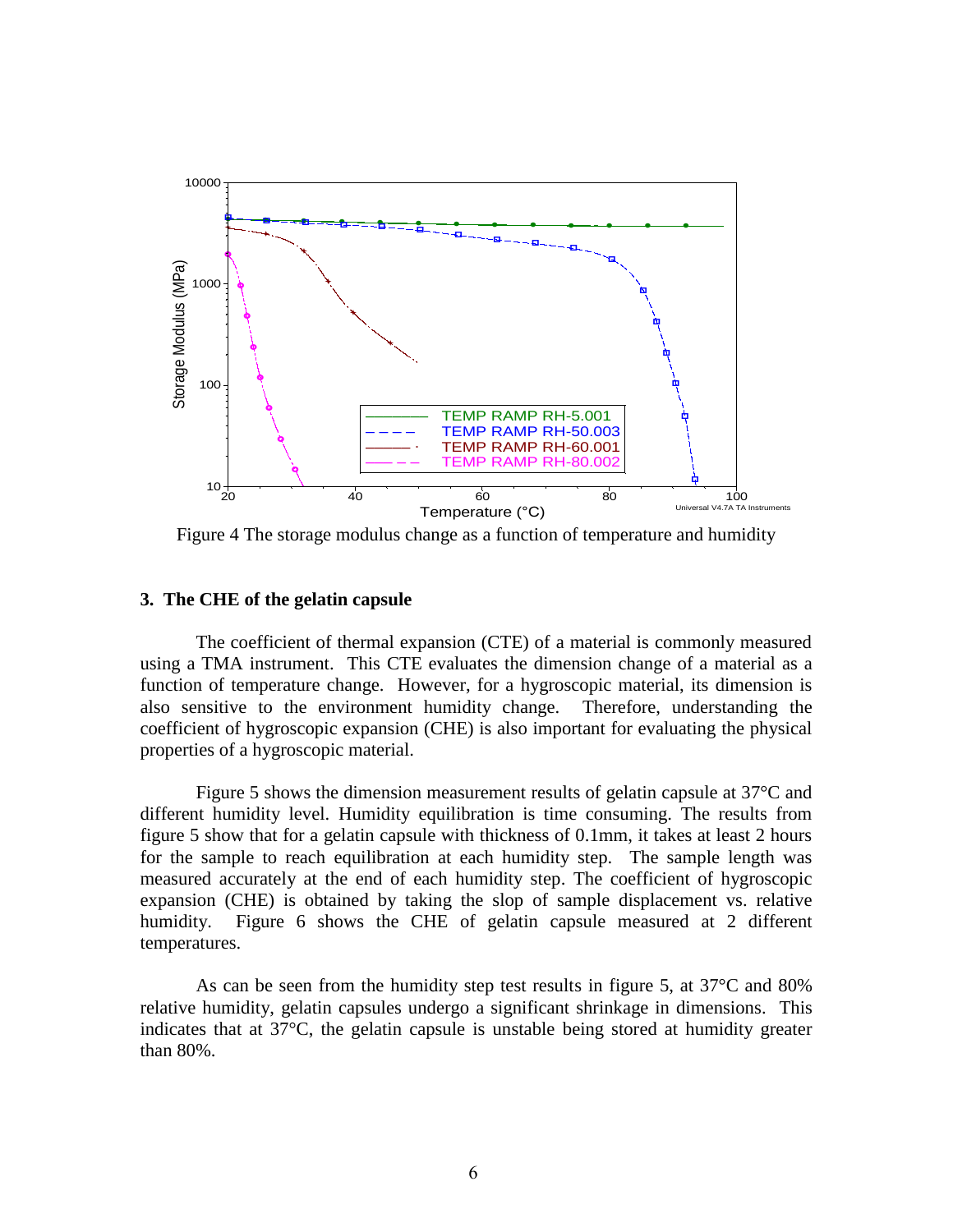

Figure 5 Dimension measurement of gelatin capsule at different humidity steps



Figure 6 The coefficient of hygroscopic expansion (CHE) of gelatin capsule at different temperatures

# **CONCLUSIONS**

Due to its nontoxic nature, gelatin is commonly used in pharmaceutical industries. One major application is for the making of drug capsules. Over the years, many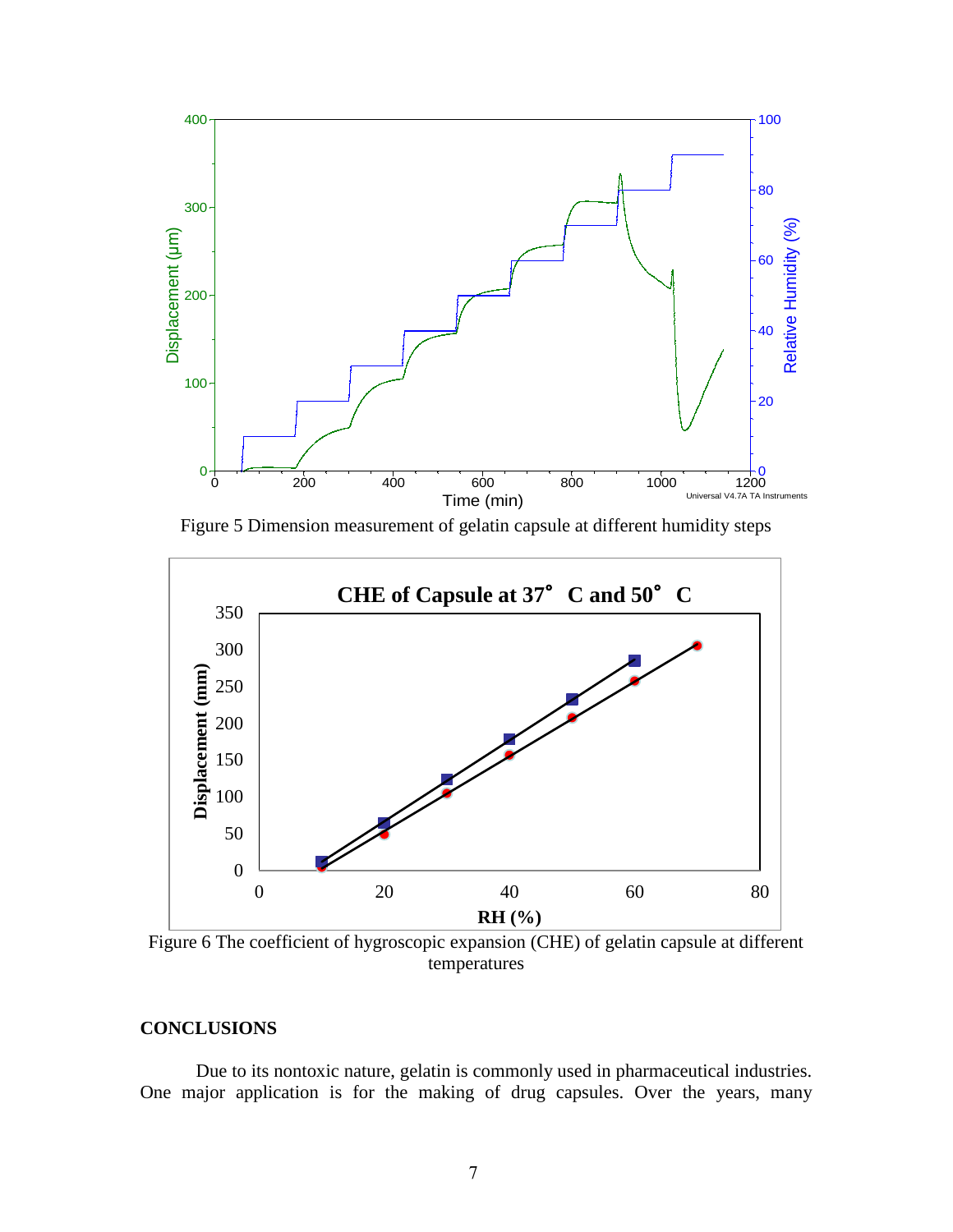researches have been done to investigate the chemical and physical properties of the gelatin materials. However, since gelatin is hygroscopic, the water content in gelatin, the moisture level in the environment also plays an important role for the physical behavior of the gelatin capsules. TA Instruments DMA Q800 with the humidity control chamber provides a powerful technique for analyzing the thermal and mechanical properties of gelatin capsules under both temperature and humidity control. The experimental results show that the glass transition and the mechanical strength of gelatin capsule varies significantly with the environment temperature and humidity. In addition, the Q800 DMA can also measure the coefficient of hygroscopic expansion of gelatin capsule. These studies provide important information for the gelatin capsule manufacturing and storage.

## **REFERENCES**

[1] Ward, A.G.; Courts, A. "*The Science and Technology of Gelatin"*. New York: Academic Press[. ISBN](http://en.wikipedia.org/wiki/International_Standard_Book_Number) [0127350500.](http://en.wikipedia.org/wiki/Special:BookSources/0127350500) (1977)

[2] Herbert Gareis; Reinhard Schrieber . "*Gelatine Handbook: Theory and Industrial Practice"*. Weinheim: Wiley-VCH. [ISBN](http://en.wikipedia.org/wiki/International_Standard_Book_Number) [3-527-31548-9.](http://en.wikipedia.org/wiki/Special:BookSources/3-527-31548-9) (2007)

[3] Mayo, K. H. Biopolymers (Peptide Sci) 1996, 40, 359–370.

[4] British Standards Institution. "*Methods for Sampling and Testing Gelatine*". 2 Park St. London W1A 2BS. BS 757: (1975)

[5] Kontny MJ; Mulski CA. *"Gelatin Capsule Brittleness as a Function of Relative Humidity at Room Temperature"*. Int. J Pharm., 1989; 54, 79-85.

[6] Marques MRC; Cole E; Kruep D et al. "Liquid-filled Gelatin Capsules", Pharmacopeial Forum. 2009; Vol 35(4), 1029-1041

[7] Murthy KS, Ender NA, Fawzi MB. *"Dissolution Stability of Hard-shell Products. Part I. The Effect of Exaggerated Storage Conditions"*. Pharm Technol. 1989; 13: 72-84

[8] Murthy KS, Reisch RG, Fawzi MB. *"Dissolution Stability of Hard-shell Products. Part II. The Effect of Dissolution Test Conditions on in Vitro Drug Release".* Pharm Technol. 1989; 13: 53-58

[9] Ofner CM III, Zhang Y, Jobeck VC, bowman BJ. *"Crosslinking Studies in Gelatin Capsules Treated with Formaldehyde and in Capsules Exposed to Elevated temperature and Humidity"*. J Pharm Sci. 2001, 90 (1) 79-88.

[10] Nazzal S, Wang Y. *"Characterization of soft gelatin capsules by thermal analysis".* Int. J. Pharm. 2001, 230, 35-45